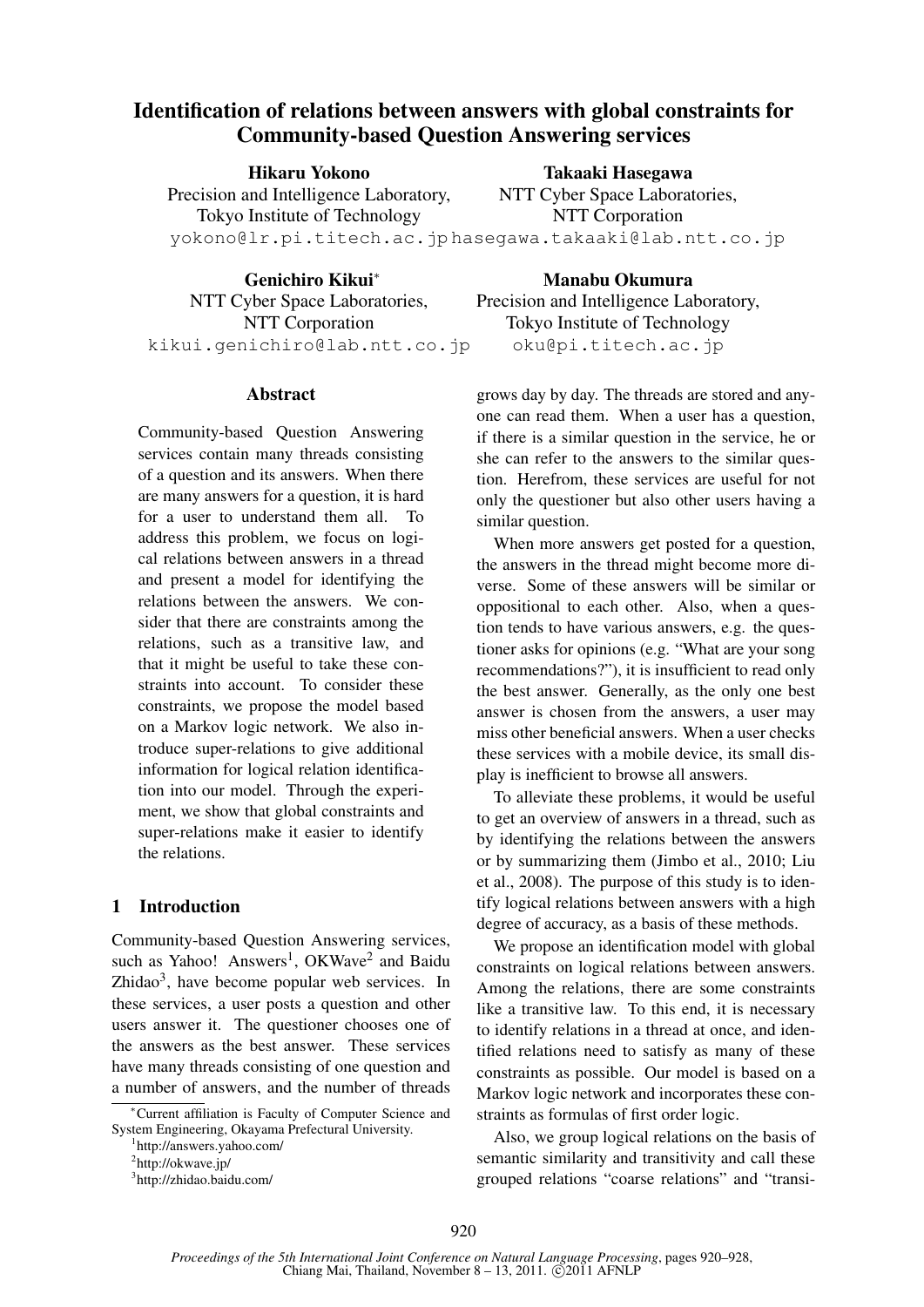tive relations", respectively. We consider that these relations might be useful for identification of logical relations and that identification of these relations is easier than that of logical relations. Thus, we incorporate identification of these superrelations into our model.

We briefly describe our related work in section two. Then, we show the logical relations between answers in section three and present our model with global constraints using a Markov logic network in section four. We explain the experiment and the results in section five and conclude our paper in section six.

# 2 Related Work

The growing popularity of Community-based Question Answering services has prompted many researchers to investigate their characteristics and to propose models for applications using them.

Question search and ranking answers are an important application because there are many threads in these services. Jeon et al. discussed a practical method for finding existing question and answer pairs in response to a newly submitted question (Jeon et al., 2005). Surdeanu et al. proposed an approach for ranking the answers retrieved by Yahoo! Answers (Surdeanu et al., 2008). Wang et al. proposed the ranking model for answers (Wang et al., 2009). Wang et al. proposed a model based on a deep belief network for the semantic relevance of question-answer pairs (Wang et al., 2010).

The user's qualifications affect the quality of his or her answer. For example, an IT expert may provide a good answer to a question about computers. Jurczyk and Agichtein proposed a model to estimate the authority of users as a means of identifying better answers (Jurczyk and Agichtein, 2007). Pal and Konstan proposed the expert identification model (Pal and Konstan, 2010) .

Each user has a background. If a user is an amateur in some field, he or she cannot understand a difficult question of the field. For a user-oriented question ranking, Chen and Kao proposed a model to classify a question as easy or difficult (Chen and Kao, 2010).

When there are many answers in a thread, multianswer summarization is a good way to understand the answers. Liu et al. proposed taxonomies for a question and answers, and automatic summarization model for answers (Liu et al., 2008). Their best answer taxonomy is based on reusability for

similar questions, factuality and so on, and their question type taxonomy is based on the expected answer. Achananuparp et al. proposed a model to extract a diverse set of answers (Achananuparp et al., 2010). Their approach is based on a graph whose edges have weight about similarity and redundancy.

Meanwhile, identification of discourse relations in meetings or dialogs was tackled by some researchers. Hillard et al. demonstrated that automatic identification of agreement and disagreement is feasible by using various textual, durational, and acoustic features (Hillard et al., 2003). Galley et al. described a statistical approach for modeling agreements and disagreements in conversational interaction, and classified utterances as agreement or disagreement by using the adjacency pairs and features that represent various pragmatic influences of previous agreements or disagreements to the target utterance (Galley et al., 2004).

Jimbo et al. proposed a model of relation identification for Community-based Question Answering services (Jimbo et al., 2010). Their model identified relations using Support Vector Machines with various features. We think considering constraints among relations might contribute to improve the performance of identifying relations. Therefore, we realize it with a Markov logic network.

Relation identification is considered as a problem to find labeled edges between pairs of nodes, where a node is an answer in a thread. Structured output learning is a method to predict such a structure (Tsochantaridis et al., 2004; Crammer et al., 2006). Morita et al. proposed a model based on structured output learning to identify agreement and disagreement relations in a discourse (Morita et al., 2009). Yang et al. used structured Support Vector Machines to extract contexts and answers for questions in threads of online forums (Yang et al., 2009).

#### 3 Logical Relations between Answers

A thread consists of a question and some answers and the answers are sorted in order of posted time. Thus, in this paper, we try to identify to which preceding answer and in what relation an answer is related. However, some answers are irrelevant to a question and these answers might be unnecessary for an overview of a thread. Therefore, we con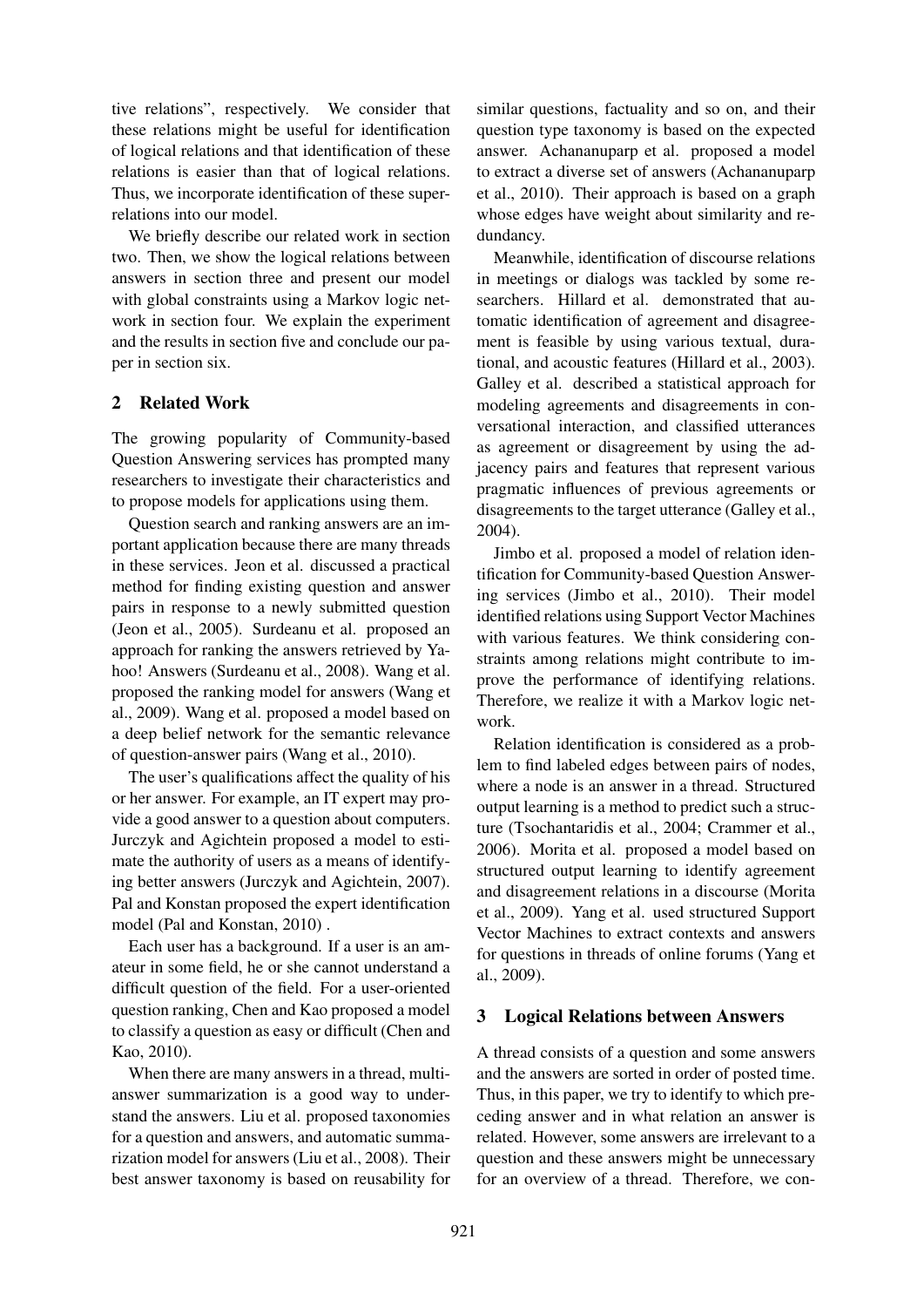sider not only answer-answer relations, but also question-answer relations. We consider two relations for question-answer pairs, and seven relations for answer-answer pairs.

#### 3.1 Relations for Question-Answer Pairs

The relations for question-answer pairs are "answer" and "unrelated". The "answer" relation is that the answer answers the question directly and is beneficial for the questioner. The "unrelated" relation is that the answer has no relation with the expected answer for the question.

The reason why we consider the "unrelated" relation is that some answers are replies to other answers or questions to the original questioner to ask for further details.

#### 3.2 Relations for Answer-Answer Pairs

We define the logical relations for answer-answer pairs according to Radev's work that defines 24 types of relations between texts for multidocument summarization (Radev, 2000). Table 1 shows the relations we consider.

| Table 1. Logical relations between allswers |                                     |  |  |
|---------------------------------------------|-------------------------------------|--|--|
| Relation                                    | Description                         |  |  |
| equivalence                                 | Two answers have same contents.     |  |  |
| elaboration                                 | The content of the latter includes  |  |  |
|                                             | that of the former.                 |  |  |
| subsumption                                 | Two answers do not have same        |  |  |
|                                             | contents directly, but they are re- |  |  |
|                                             | lated to each other.                |  |  |
| summary                                     | The content of the latter is a sum- |  |  |
|                                             | mary of the former.                 |  |  |
| partial                                     | Two answers have partially-         |  |  |
|                                             | duplicated contents, and they also  |  |  |
|                                             | have mutually different contents.   |  |  |
| contradiction                               | Two answers are completely incon-   |  |  |
|                                             | sistent with each other.            |  |  |
| unrelated                                   | The contents of two answers have    |  |  |
|                                             | no relation. For example, two an-   |  |  |
|                                             | swers are different answers for the |  |  |
|                                             | question.                           |  |  |

Table 1: Logical relations between answers

Figure 1 shows an example of a thread.

Answers (a1) and (a2) include the same content, i.e. they recommend XXX, while answer (a3) expresses a different opinion. Answer (a4) mentions about XXX as well as answers (a1) and (a2), but contains the opposite opinion.

Hence, the relation between (a1) and (a2) is "equivalence" and the relations between (a1) and (a3) and between (a2) and (a3) are "unrelated". The relations between (a1) and (a4) and between (a2) and (a4) are "contradiction" and the relation between (a3) and (a4) is "unrelated".

| Ouestion $(q)$ .                              |
|-----------------------------------------------|
| Can anyone recommend me a good internet       |
| provider?                                     |
| Answer $1$ (a1).                              |
| XXX is good, though I use only this provider. |
| Answer $2$ (a2).                              |
| I prefer XXX. It is cheap and fast.           |
| Answer $3$ (a3).                              |
| I use YYY and it is no problem.               |
| Answer $4$ (a4).                              |
| The customer support of XXX is the worst.     |

Figure 1: Example of a QA thread

Here, since the relation between (a1) and (a2) is "equivalence" and the relation between (a1) and (a4) is "contradiction", we expect that the relation between (a2) and (a4) will be the same as the one between (a1) and (a4). This type of constraint is what we incorporate into the model.

# 4 Relation Identification Model with Global Constraints

We propose a joint identification model of logical relations between answers in a thread.

We consider that there are some constraints between logical relations. However, since not all relations satisfy a same constraint, we group logical relations into two types of super-relations on the basis of two kinds of commonality; transitivity and semantic similarity.

To incorporate constraints between relations, we try to identify relations for all pairs in a thread jointly. For these purposes, we take an approach with a Markov logic network.

# 4.1 Super-Relations for Answer-Answer Relations

We consider two kinds of super-relations for answer-answer relations; coarse relations and transitive relations. Coarse relations are based on semantic similarity and transitive relations are based on transitivity, that is, whether a transitive law is satisfied for relations.

Tables 2 and 3 show the correspondences between coarse relations and logical relations and between transitive relations and logical relations, respectively.

It might be easier to identify these two superrelations than logical relations, because these relations are coarser than logical relations. Furthermore, these information might be useful for identification of logical relations.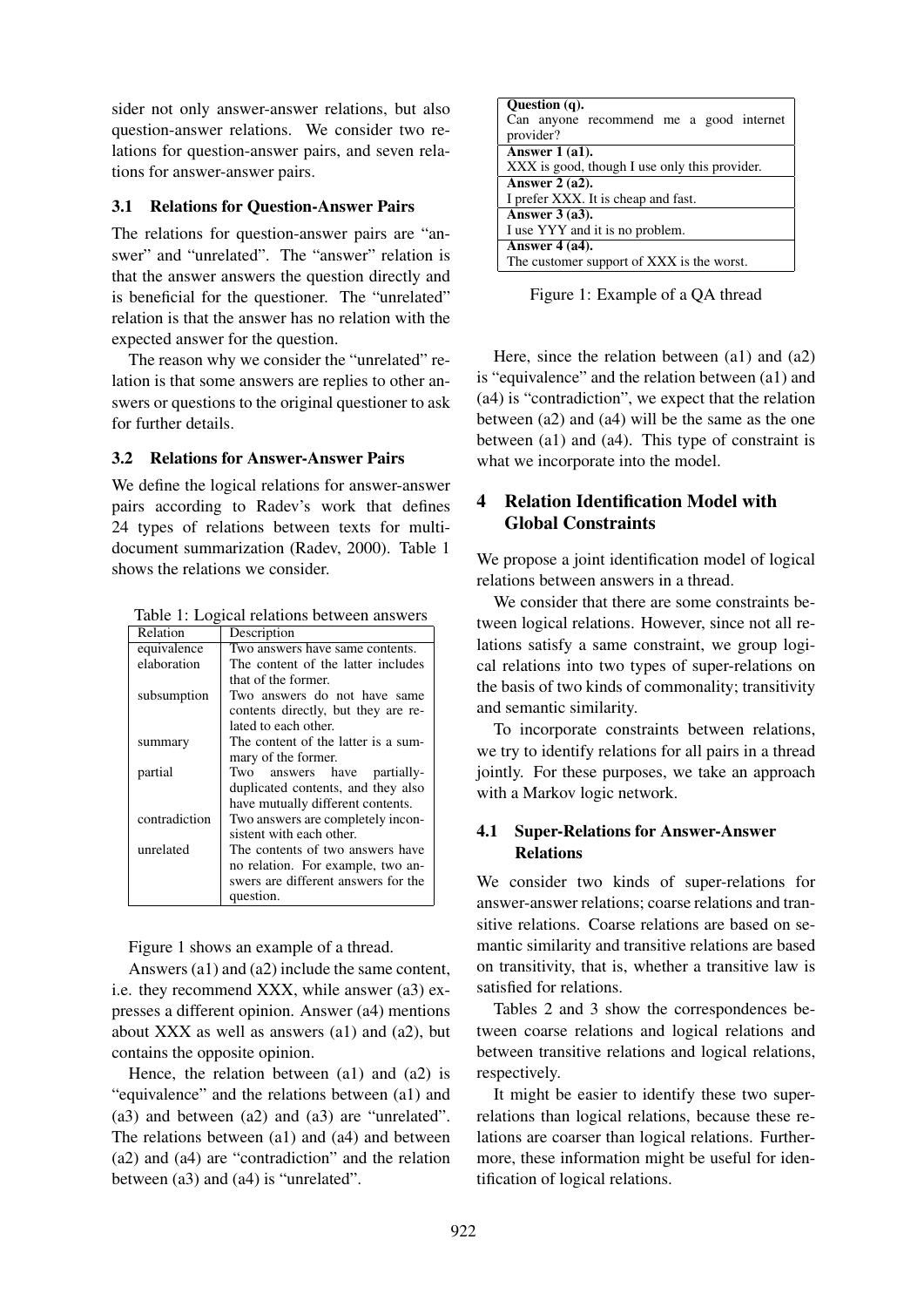Table 2: Coarse relations

| Relation      | Logical relation              |
|---------------|-------------------------------|
| similar       | equivalence, subsumption,     |
|               | elaboration, summary, partial |
| contradiction | contradiction                 |
| unrelated     | unrelated                     |

|  |  | Table 3: Transitive relations |
|--|--|-------------------------------|
|  |  |                               |

| Relation     | Logical relation                  |
|--------------|-----------------------------------|
| transitive   | equivalence, subsumption,         |
|              | elaboration, summary              |
| intransitive | contradiction, partial, unrelated |

#### 4.2 Markov Logic Network

A Markov logic network (MLN, in short) is a model combining first order logic and a Markov network (Richardson and Domingos, 2006). In this framework, we can take account of domain knowledge as formulas of first order logic. In first order logic, if there is at least one predicate that violates formulas in a possible world<sup>4</sup>, the world is not valid. Therefore, a model with first order logic can only have strict constraints.

On the other hand, a MLN assigns a weight to each formula and can tolerate violation of the formula.

A MLN L is defined as a set of tuples  $(\{F_i, w_i\})$ , where  $F_i$  is a formula of first order logic and  $w_i$  is its weight. The distribution for a possible world  $x$  is as follows:

$$
P(X = x) = \frac{1}{Z} \exp\left(\sum_{i} w_i n_i(x)\right)
$$

where  $n_i(x)$  is the number of  $F_i$ 's ground formulas which are true on  $x$ , and  $Z$  is a normalization factor. A ground formula is a formula whose terms are constants.

The advantage of this model is that it can treat not only multiple relation identification tasks but also constraints between relations.

In this paper, according to the terminology of markov thebeast<sup>5</sup> (Riedel, 2008), which is one of the implementations of a MLN, we call the predicates that indicate aspects obtained from input data as observed predicates, the predicates that indicate aspects to be estimated as hidden predicates. The observed predicate corresponds to a feature

in a general machine learning framework, and the hidden predicate corresponds to a label.

In addition, we call the formulas that express relations between observed predicates and a hidden predicate local formulas and formulas that express relations between hidden predicates global formulas.

#### 4.3 Proposed Model

To identify the logical relation, our model consists of five subtasks: identification of questionanswer relations, identification of whether two answers have a relation, identification of coarse relations, transitive relations, and logical relations. Table 4 shows the hidden predicates corresponding to these subtasks. For the question-answer re-

Table 4: Hidden predicates

| Predicate               | Description                      |
|-------------------------|----------------------------------|
| has a relation (i, j)   | Answer $i$ replies question $i$  |
|                         | directly.                        |
| has a a relation (i, j) | There is a relation between      |
|                         | answer i and answer $i$ .        |
| coarserelation(i, j, c) | The coarse relation between $i$  |
|                         | and $j$ is $c$ .                 |
| transrelation(i, j, t)  | The transitive relation<br>he-   |
|                         | tween $i$ and $j$ is $t$ .       |
| $\arrelation(i, j, l)$  | The logical relation between $i$ |
|                         | and $i$ is $l$ .                 |

lation, the relation between question  $i$  and answer j is "answer" if the predicate  $hasq arelation(i, j)$ is true, and "unrelated" otherwise. For the answer-answer relation, the term  $l$  of the predicate  $\arrelation(i, j, l)$  corresponds to the logical relation to be identified originally.

In our model, when an answer is "unrelated" to the question, we exclude it from the identification of the answer-answer relation.

#### 4.3.1 Local Formulas

In a MLN, there is only one hidden predicate in a local formula. We describe the relation between observed predicates and a hidden predicate on local formulas. For observed predicates, based on Jimbo et al.'s model (Jimbo et al., 2010), we consider thread features (e.g. order of answers and question type), n-gram features (e.g. word unigram and word bigram), semantic features, named-entity features, and similarity features. Table 5 lists some of the observed predicates. Since our model uses these features both for question-answer relations and answer-answer

 $A^{4}A$  possible world is a set of ground atoms. A ground atom is a predicate whose term is constant.

<sup>5</sup> http://code.google.com/p/thebeast/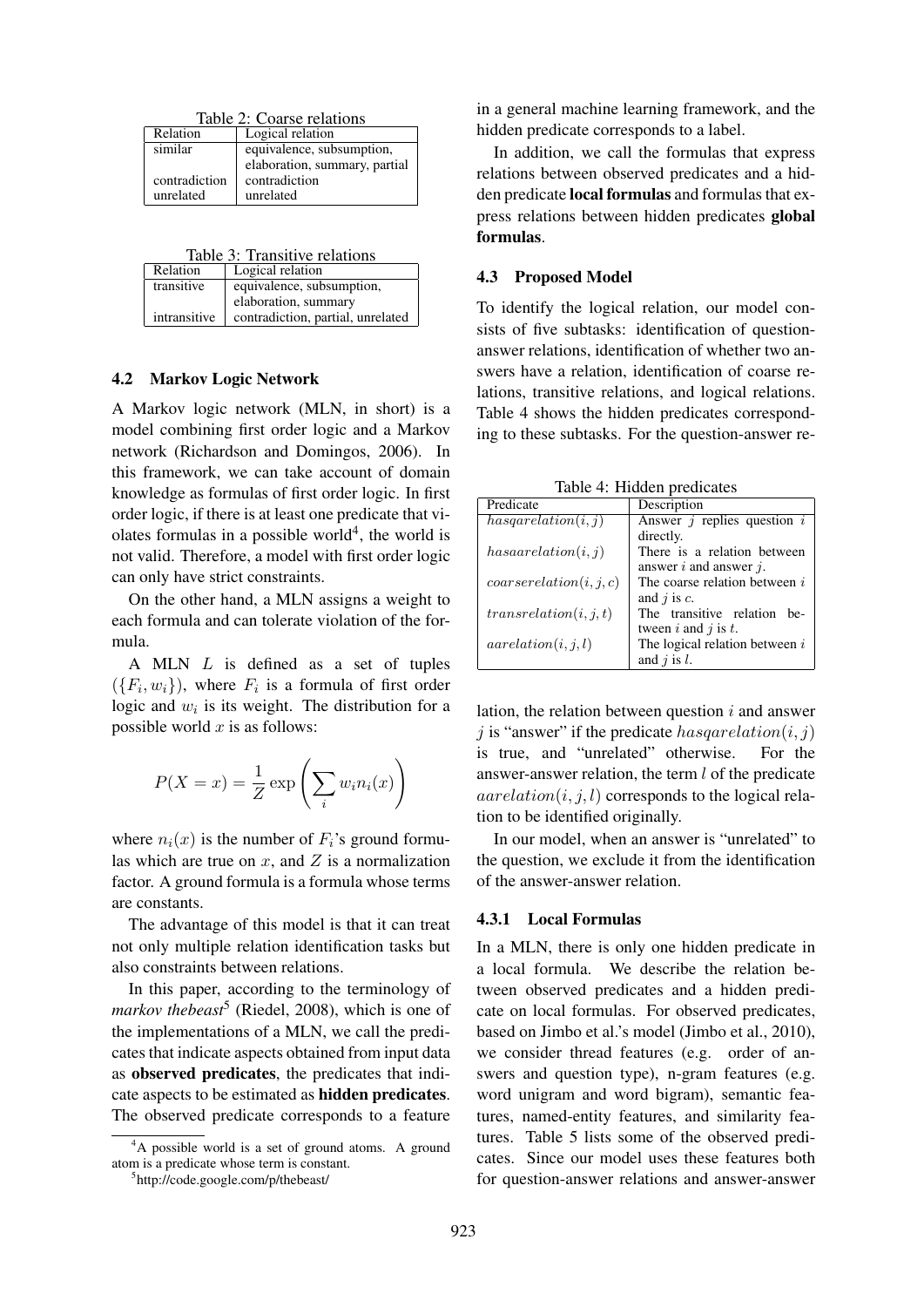relations, we use a term "article" for a question and an answer in this section.

|                         | raone st some of the observed predicates  |
|-------------------------|-------------------------------------------|
| Predicate               | Description                               |
| question(i)             | Article $i$ is a question.                |
| questiontype(q)         | The question type of the thread           |
|                         | is $q$ .                                  |
| first(i)                | Article $i$ is the first answer in the    |
|                         | thread.                                   |
| neighbor(i, j)          | Article $i$ adjoins article $i$ .         |
| longer(i, j)            | Article $i$ is longer than article $j$ .  |
| timegap(i, j, t)        | A time interval between article i         |
|                         | and $i$ is $t$ .                          |
| $\mathit{antonym}(i,j)$ | Article $i$<br>and $i$<br>contain         |
|                         | antonyms.                                 |
| sameurl(i, j)           | Article $i$ and $j$ include a same        |
|                         | URL.                                      |
| unigram(i, u)           | Article <i>i</i> contains word unigram    |
|                         | $u_{\cdot}$                               |
| bigram(i, b)            | Article i contains word bigram $b$ .      |
| question focus(i)       | Article $i$ contains the question-        |
|                         | focus.                                    |
| same focus(i, j)        | Article $i$ and $j$ contain the same      |
|                         | question-focus.                           |
| focused ne class(i)     | Article $i$ contains a word of the        |
|                         | focused NE class.                         |
| $name\{dentity(i)\}$    | Article <i>i</i> contains a named entity. |
| same (i, j)             | Article $i$ and $j$ contain the same      |
|                         | named entities.                           |
| same quoted(i, j)       | Article $i$ and $j$ contain the same      |
|                         | quoted expression.                        |
| scosine(i, j, c)        | Cosine similarity between arti-           |
|                         | cle $i$ and $j$ in terms of sentences     |
|                         | is c                                      |
|                         |                                           |

Table 5: Some of the observed predicates

For identification of relations between articles, the information obtained from the question, such as a class of an expected answer for a question, might be useful.

A question usually consists of multiple sentences such as in Figure 2. In this example, the es-

| Question.                                     |
|-----------------------------------------------|
| I'm planning a journey to Hokkaido.           |
| Can you suggest some good sightseeing places? |

Figure 2: Example of a question

sential question is the latter sentence. Therefore, we extract the core sentence and the questionfocus and estimate the question type, on the basis of Tamura et al.'s model (Tamura et al., 2005).

The core sentence is the most important sentence, that is, the one requiring an answer in the question. Usually, the core sentence is an interrogative one such as "Where is the most famous place in Hokkaido?". But questioners sometimes ask questions without an interrogative form, such as "Please tell me some good sightseeing places

in Hokkaido.". To cope with this diversity, a machine learning approach is taken to extract the core sentence.

The question-focus is then extracted from the core sentence. The question-focus is the word that determines the answer class of the question. For example, the question-focus in Figure 2 is "places".

We extract the question-focus according to the following steps<sup>6</sup>:

- step 1. Find the phrase including the last verb of the sentence or the phrase with "?" at the end.
- step 2. Find the phrase that modifies the phrase found in step 1.
- step 3. Output the nouns and the unknown words in the phrase found in step 2.

Question types are categorized in terms of the expected answer into the thirteen types in table 6.

Table 6: Question types

| Nominal answer | Non-nominal answer |
|----------------|--------------------|
| Person         | Reason             |
| Product        | Way                |
| Facility       | Definition         |
| Location       | Description        |
| Time           | Opinion            |
| Number         | Other (text)       |
| Other (noun)   |                    |
|                |                    |

We use a model based on Support Vector Machines (SVM, in short) to identify the question type for the question. In this model, the feature vector is obtained from the core sentence.

The question types whose answers are nouns require a specific class of named entity for the answer, e.g. the class of named entity, PERSON for the question type, Person. We call this class focused NE class. Table 7 shows the correspondence between a question type and a named entity class.

| Table 7: Question type and focused NE class |  |  |  |  |  |  |
|---------------------------------------------|--|--|--|--|--|--|
|---------------------------------------------|--|--|--|--|--|--|

| Question type | <b>Focused NE class</b>       |
|---------------|-------------------------------|
| Person        | <b>PERSON</b>                 |
| Product       | <b>ARTIFACT</b>               |
| Facility      | <b>LOCATION, ORGANIZATION</b> |
| Location      | <b>LOCATION</b>               |
| Time          | DATE, TIME                    |
| Number        | MONEY, PERCENT                |

For n-gram features, we also consider unigram and bigram for the first five words and the last five

<sup>6</sup>This procedure is specific to Japanese.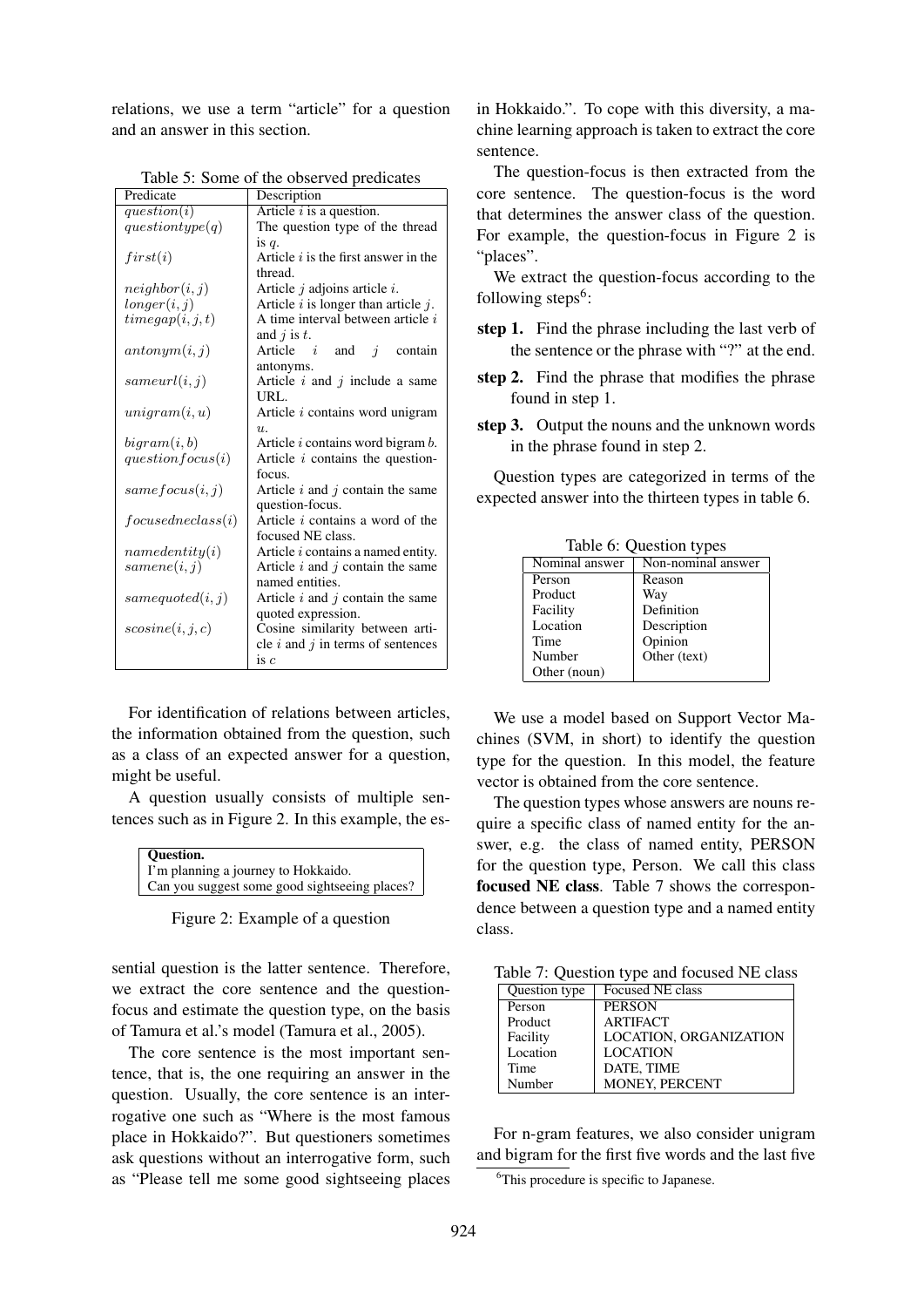words in each article. For similarity features, we also consider cosine similarities in terms of word unigram, word bigram, phrase unigram, noun unigram, and noun category unigram.

The score  $c$  for sentence-based cosine similarity is calculated as follows:

$$
c = \max_{s_{i_m} \in S_i, s_{j_n} \in S_j} \text{sim}_{\text{cos}}(s_{i_m}, s_{j_n})
$$

where  $s_{i_m}$  is a m-th sentence of article i and  $S_i$  is a set of sentences in article i.  $\operatorname{sim}_{\cos}(x, y)$  means a cosine similarity between sentence  $x$  and  $y$ . For the predicate about similarity like  $scosine(i, j, c)$ , we do not use the score itself for  $c$  but rather a value from 0 to 1 divided up into tenths.

For t in the predicate  $timegap(i, j, t)$ , we choose the one from {"less than an hour", "an hour  $\sim$  3 hour", "3 hour  $\sim$  6 hour", "6 hour  $\sim$  12 hour", "12 hour ∼ 24 hour", "24 hour ∼ 48 hour", "48 hour  $\sim$  72 hour", "more than 72 hour"} for the actual time gap between article  $i$  and  $j$ .

We consider the same pattern of local formulas for each hidden predicate. Some examples of local formulas are:

$$
question(i) \land first(j) \Rightarrow hasq a relation(i, j) \qquad (1)
$$

 $bigram(i, +w_1) \wedge bigram(j, +w_2)$ 

 $\Rightarrow has a reflection(i, j)$  (2)

 $same quoted(i, j) \Rightarrow coarserelation(i, j, +c)$  (3)

$$
scosine(i, j, +v) \Rightarrow transrelation(i, j, +t)
$$
 (4)

$$
lastunigram(i, +u_1) \Rightarrow a arelation(i, j, +l)
$$
 (5)

where "+" indicates that the weight of the formula depends on each constant to be grounded. For example, formula (1) has one weight in spite of values for  $i$  and  $j$ , but formula (3) has a separate weight for each value of c.

#### 4.3.2 Global Formulas

Global formulas have more than one hidden predicates, and we can use these formulas to incorporate constraints between hidden predicates into the model. Figure 3 shows some global formulas that we consider.

There are two kinds of formulas in a MLN: hard constraints and soft constraints. Hard constraints are formulas that must be satisfied in a possible world. This kind of constraint is realized by assigning a huge value for its weight. For a possible world where a formula of hard constraints is false, its probability is almost zero. In our model, formulas from (6) to (12) are hard constraints.

We describe preconditions for each hidden predicate (formulas (6)-(10)) and correspondences between super-relations and logical relations (formulas (11) and (12)) as hard constraints. For example, formula (10) represents that if there is any transitive relation between answer  $i$  and  $j$ , there needs to be any logical relation between the answers.

Soft constraints are formulas that are allowed to be false in a possible world. It is obvious that a possible world where soft constraints are satisfied is more probable than a world where soft constraints are not satisfied. Thus, the model identifies relations to satisfy as many of these constraints as possible. In our model, formulas from (13) to (16) are soft constraints. We describe soft constraints for relations among three answers  $i, j$ , and  $k$ .

Formula (13) represents a semantic relevancy and formula (14) represents a transitive law. As shown in the example in Figure 1, when a relation between two answers is "equivalence", it is reasonable to assume that logical relations from these answers to other answers are identical with each other. Formula (15) represents this situation, and formula (16) represents the opposite direction of formula (15), that is, relations from other answers to these answers.

# 5 Experiment

To evaluate our model, we conducted an experiment with annotated question-answers threads in Japanese.

#### 5.1 Experimental Settings

We used 299 threads of three genres from Yahoo! Chiebukuro<sup>7</sup>, which is a Japanese Communitybased Question Answering service. Table 8 shows the statistics of the data we used.

Table 8: Statistics of the data

| Genre | the number | the number | Average number of   |
|-------|------------|------------|---------------------|
|       | of threads | of answers | answers in a thread |
| Cook  | 99         | 776        | 7.83                |
| PC.   | 100        | 618        | 6.13                |
| Love  | 1 O C      | 813        | 8 1 °               |

For each question-answer pair and answeranswer pair, five annotators annotated a relation. In annotating relations, answers whose questionanswer relation had been annotated with "unre-

<sup>7</sup> http://chiebukuro.yahoo.co.jp/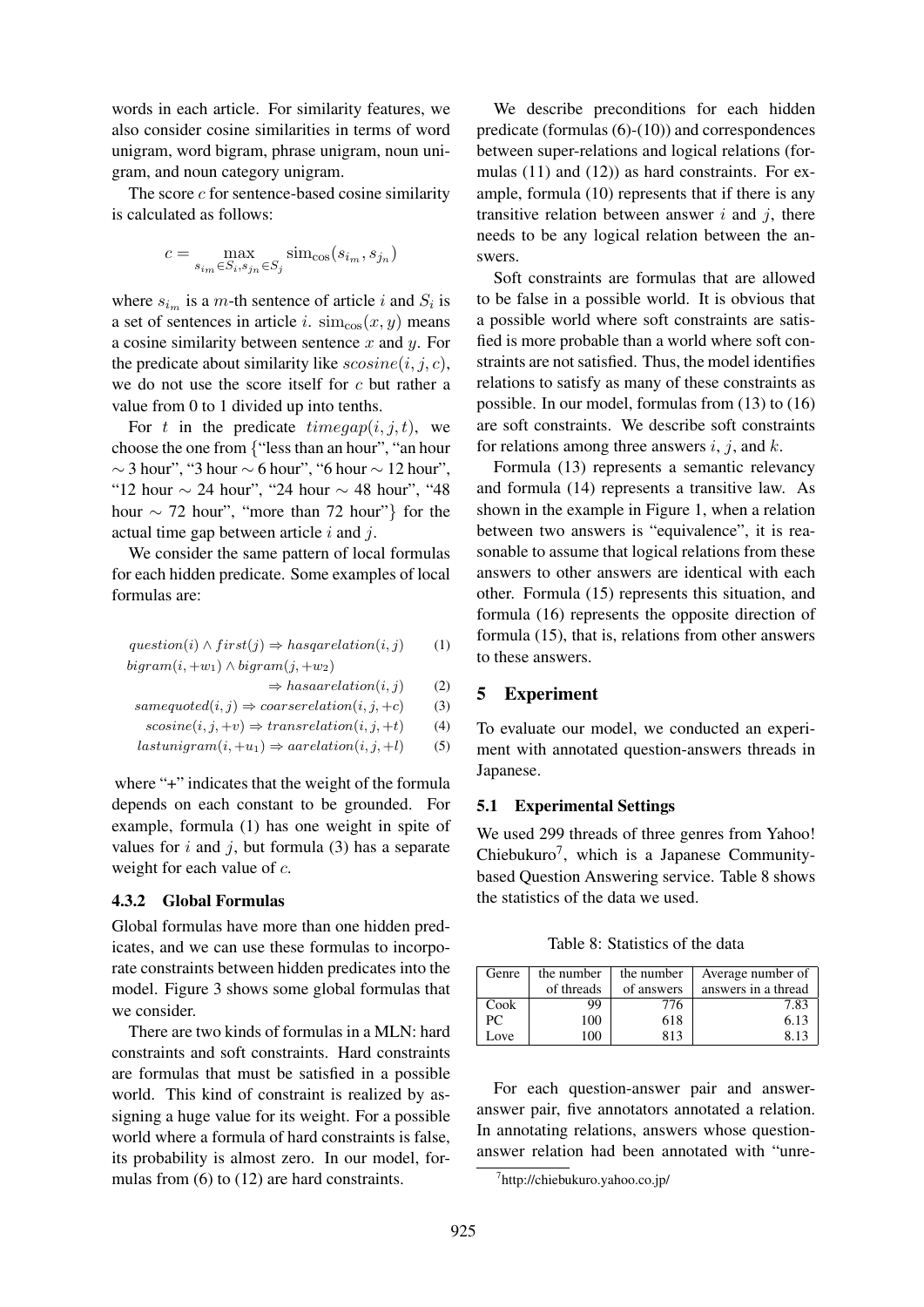| $\neg has a relation (i, j)$       | $\Rightarrow$ | $\neg has a a relation (i, k)$                       | (6)  |
|------------------------------------|---------------|------------------------------------------------------|------|
| $\neg has a relation (i, k)$       | $\Rightarrow$ | $\neg has a a relation (j, k)$                       | (7)  |
| has a a relation (i, j)            | $\Rightarrow$ | $\exists t (transrelation(i, j, t))$                 | (8)  |
| has a a relation (i, j)            | $\Rightarrow$ | $\exists c (coarserelation(i, j, c))$                | (9)  |
| transrelation(i, j, t)             | $\Rightarrow$ | $\exists l(aarelation(i, j, l))$                     | (10) |
| coarserelation(i, j, "similar")    | $\Rightarrow$ | $\neg (a arelation(i, j, "contradiction") \vee$      |      |
|                                    |               | $\arrelation(i, j, "unrelated")$                     | (11) |
| transrelation(i, j, "transitive")  | $\Rightarrow$ | $\neg (a arelation(i, j, "partial") \vee$            |      |
|                                    |               | $\arrelation(i, j, \text{``contradiction''}) \vee$   |      |
|                                    |               | $\arrelation(i, j, "unrelated")$                     | (12) |
| coarserelation(i, j, "similar")    | $\wedge$      | coarserelation(j, k, "similar")                      |      |
|                                    | $\Rightarrow$ | coarserelation(i, k, "similar")                      | (13) |
| transrelation(i, j, "transitive")  | $\wedge$      | transrelation(j, k, "transitive")                    |      |
|                                    | $\Rightarrow$ | transrelation(i, k, "transitive")                    | (14) |
| $\arrelation(i, j, "equivalence")$ | $\Rightarrow$ | $\arrelation(i, k, +l) \wedge \arrelation(j, k, +l)$ | (15) |
| $\arrelation(j, k, "equivalence")$ | $\Rightarrow$ | $\arrelation(i, j, +l) \wedge \arrelation(i, k, +l)$ | (16) |
|                                    |               |                                                      |      |

Figure 3: Some of the global formulas

lated" were excluded from the annotation of the answer-answer relation. We considered only relation labels that more than two annotators agreed on the experiment. The number of pairs that we used and the distributions of relations are shown in Tables 9 and 10, respectively.

Table 9: Number of pairs

|                 | Cook |      | Love |
|-----------------|------|------|------|
| question-answer | 775  | 616  | 811  |
| answer-answer   | 2194 | 1012 | 1626 |

|  |  | Table 10: Distribution of relations |
|--|--|-------------------------------------|
|  |  |                                     |

|           | Relation      | Cook  | РC    | Love  |
|-----------|---------------|-------|-------|-------|
| question- | answer        | 0.925 | 0.924 | 0.905 |
| answer    | unrelated     | 0.075 | 0.076 | 0.095 |
| answer-   | equivalence   | 0.115 | 0.186 | 0.192 |
| answer    | elaboration   | 0.026 | 0.083 | 0.033 |
|           | subsumption   | 0.000 | 0.009 | 0.008 |
|           | summary       | 0.012 | 0.033 | 0.025 |
|           | partial       | 0.073 | 0.078 | 0.113 |
|           | contradiction | 0.055 | 0.084 | 0.187 |
|           | unrelated     | 0.716 | 0.528 | 0.442 |

To acquire the semantic category for nouns, we utilized a Japanese thesaurus, Nihongo-Goi-Taikei (Ikehara et al., 1997). For antonyms, we used the Japanese dictionary, Kadokawa-Ruigo-Shin-Jiten (Ohno and Hamanishi, 1981).

For dependency parsing, we used Japanese dependency parser CaboCha<sup>8</sup>. For named entities, we utilized CaboCha's output.

We used SV $M^{light9}$  for the implementation of

SVM and *markov thebeast* for a MLN.

#### 5.2 Results

For each genre, we performed 10-fold cross validation and evaluated the F-value.

The baseline model was one using SVM based on (Jimbo et al., 2010). In this model, we used the observed predicates for our model as features and trained a binary classifier for the questionanswer relation and a one-versus-rest classifier for the answer-answer relation. The algorithm for the baseline model is as follows:

- step 1. Identify the question-answer relation between the question and each answer.
- step 2. For answers to be identified as an "answer", identify the answer-answer relation.

Our work is different from Jimbo et al.'s work with respect to the number of relations. We considers seven relations for answer-answer pairs, while they consider four relations. Also, we used a different data from their experiment. Therefore, we could not conduct an accurate comparison experiment between our model and their model.

Table 11 shows the results. Bold face indicates that F-value of our model was higher than the baseline model and symbols  $^{**}(p < 0.01)$  and  $*(p < 0.05)$  indicate the F-value was significantly different from the baseline with a sign test. Compared with the baseline model, our model was better for most relations.

<sup>8</sup> http://chasen.org/˜taku/software/cabocha/

<sup>9</sup> http://www.cs.cornell.edu/people/tj/svm light/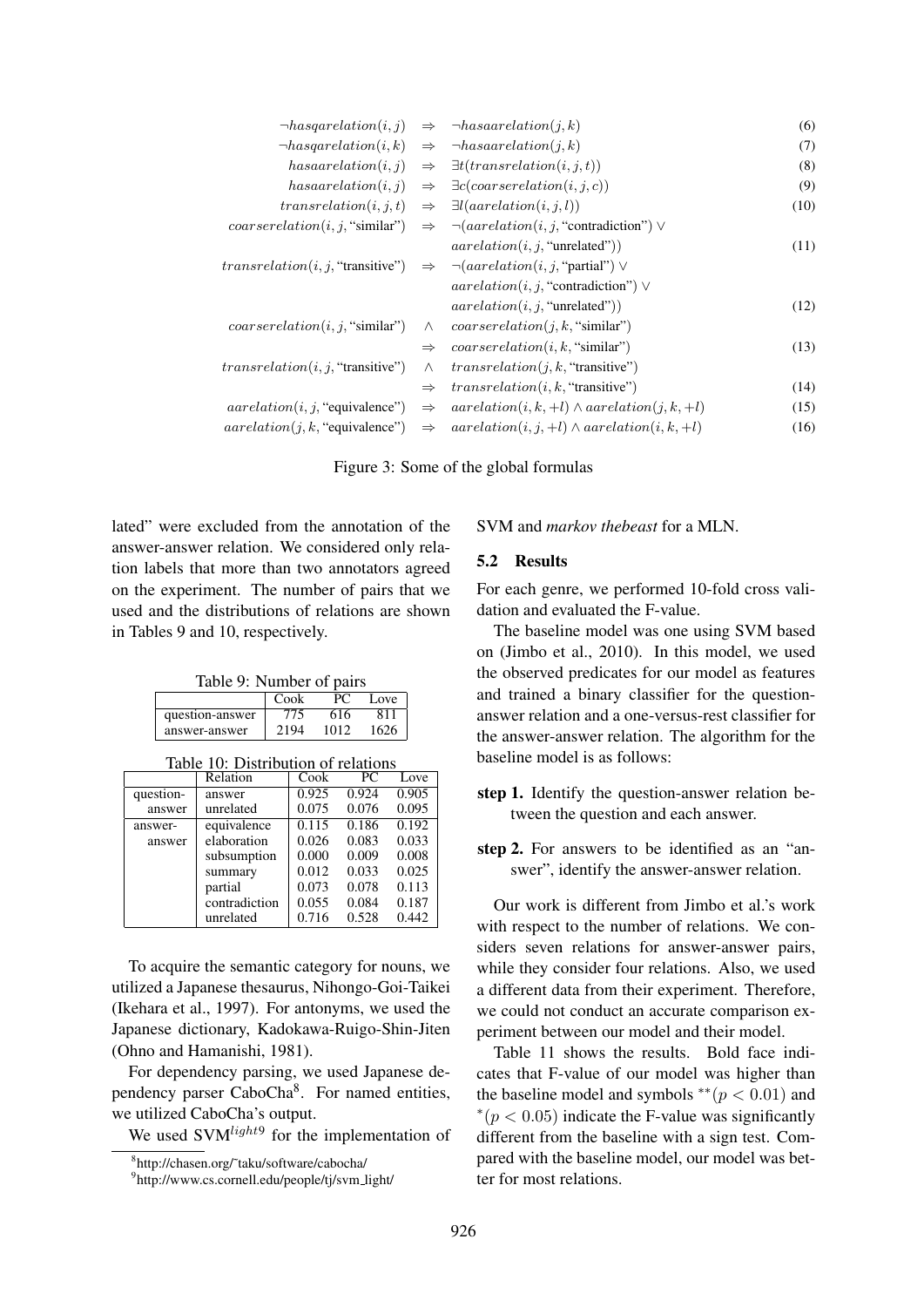| Table 11: Results for each relation (F-value) |  |  |  |  |  |  |  |
|-----------------------------------------------|--|--|--|--|--|--|--|
|-----------------------------------------------|--|--|--|--|--|--|--|

|                         | Cook       |            | PС         |            | Love       |            |
|-------------------------|------------|------------|------------|------------|------------|------------|
| Relation                | <b>SVM</b> | <b>MLN</b> | <b>SVM</b> | <b>MLN</b> | <b>SVM</b> | MLN        |
| OArelation              | 0.961      | $0.956*$   | 0.959      | 0.958      | 0.949      | $0.945*$   |
| AArelation              | 0.793      | $0.796**$  | 0.470      | $0.653**$  | 0.326      | $0.612**$  |
| Coarse (similar)        | 0.018      | $0.246**$  | 0.315      | $0.326**$  | 0.176      | $0.266***$ |
| Coarse (contradiction)  | 0.000      | 0.025      | 0.000      | 0.033      | 0.000      | $0.091***$ |
| Coarse (unrelated)      | 0.636      | $0.642**$  | 0.423      | $0.378**$  | 0.301      | $0.312**$  |
| Trans (transitive)      | 0.000      | $0.094**$  | 0.000      | $0.309**$  | 0.000      | $0.120**$  |
| Trans (intransitive)    | 0.712      | 0.712      | 0.498      | $0.506**$  | 0.497      | 0.495      |
| Logical (equivalence)   | 0.000      | $0.062**$  | 0.164      | $0.245**$  | 0.019      | $0.116**$  |
| Logical (elaboration)   | 0.000      | 0.000      | 0.000      | 0.022      | 0.000      | 0.000      |
| Logical (subsmption)    | 0.000      | 0.000      | 0.000      | 0.000      | 0.000      | 0.000      |
| Logical (summary)       | 0.000      | 0.000      | 0.000      | 0.014      | 0.000      | 0.000      |
| Logical (partial)       | 0.000      | $0.141***$ | 0.000      | $0.098**$  | 0.000      | $0.102**$  |
| Logical (contradiction) | 0.000      | 0.025      | 0.000      | 0.033      | 0.000      | $0.094**$  |
| Logical (unrelated)     | 0.636      | $0.637**$  | 0.406      | $0.380**$  | 0.311      | $0.306**$  |

While the baseline model considered only the target pair in identification, our model considers the relations of all pairs at the same time and identifies relations to satisfy as many constraints as possible. These constraints on relations contribute to improve the performance for the identification of relations.

Also, to evaluate the effectiveness of introducing the super-relations, we evaluated the model without coarse relations and transitive relations (w/o-super).

Table 12 shows the results for the data for PC. Bold face indicates the best value for each relation. For most relations, the w/o-super model was

Table 12: Results for the model w/o super (Fvalue)

|                         |            | $W/O-$     |            |
|-------------------------|------------|------------|------------|
| Relation                | <b>SVM</b> | super      | MLN        |
| OArelation              | 0.959      | $0.952**$  | 0.958      |
| AArelation              | 0.470      | $0.546**$  | $0.653***$ |
| Coarse (similar)        | 0.315      |            | $0.326***$ |
| Coarse (contradiction)  | 0.000      |            | 0.033      |
| Coarse (unrelated)      | 0.423      |            | $0.378**$  |
| Trans (transitive)      | 0.000      |            | $0.309**$  |
| Trans (intransitive)    | 0.498      |            | $0.506***$ |
| Logical (equivalence)   | 0.164      | $0.264***$ | $0.245***$ |
| Logical (elaboration)   | 0.000      | 0.000      | 0.022      |
| Logical (subsmption)    | 0.000      | 0.000      | 0.000      |
| Logical (summary)       | 0.000      | 0.000      | 0.014      |
| Logical (partial)       | 0.000      | 0.044      | $0.098**$  |
| Logical (contradiction) | 0.000      | 0.018      | 0.033      |
| Logical (unrelated)     | 0.406      | $0.251***$ | $0.380**$  |

better than the baseline model. Although the w/osuper model does not leverage global formulas about super-relations (e.g. formula (13)), it leverages global formulas about logical relations (e.g. formula (16)) as well as the MLN model. We consider that the reason why the w/o-super model out-

performed the SVM model is that these constraints worked well.

Furthermore, the MLN model is better than the w/o-super model. Because super-relations focus on transitivity and semantic similarity, identifying these relations is easier than the logical relations and the information about these relations is useful for identifying the logical relations.

In our model, there are some constraints between the predicate aarelation and the other predicates. When the performances for the identifications of auxiliary relations (i.e. hasaarelation, coarserelation, transrelation) are worse, the performance of the identification of logical relations would be worse too. Therefore, in order to improve the performance of logical relation identification, it is necessary to improve the performance of identifying these auxiliary relations.

### 6 Conclusion

We proposed a logical relation identification model with a Markov logic network. There are constraints between relations and we incorporated them into the model. These constraints may be violated and a MLN permits violation of them.

Through the experiment, we showed that our model is better than a baseline model using SVM and that incorporating super-relations improves the performance. However, since the accuracy was not so high, we need to improve our model.

The relation between answers is the effective information for understanding the overview of a thread. Our future work is to propose answers summarization model and thread visualization model, based on these logical relations.